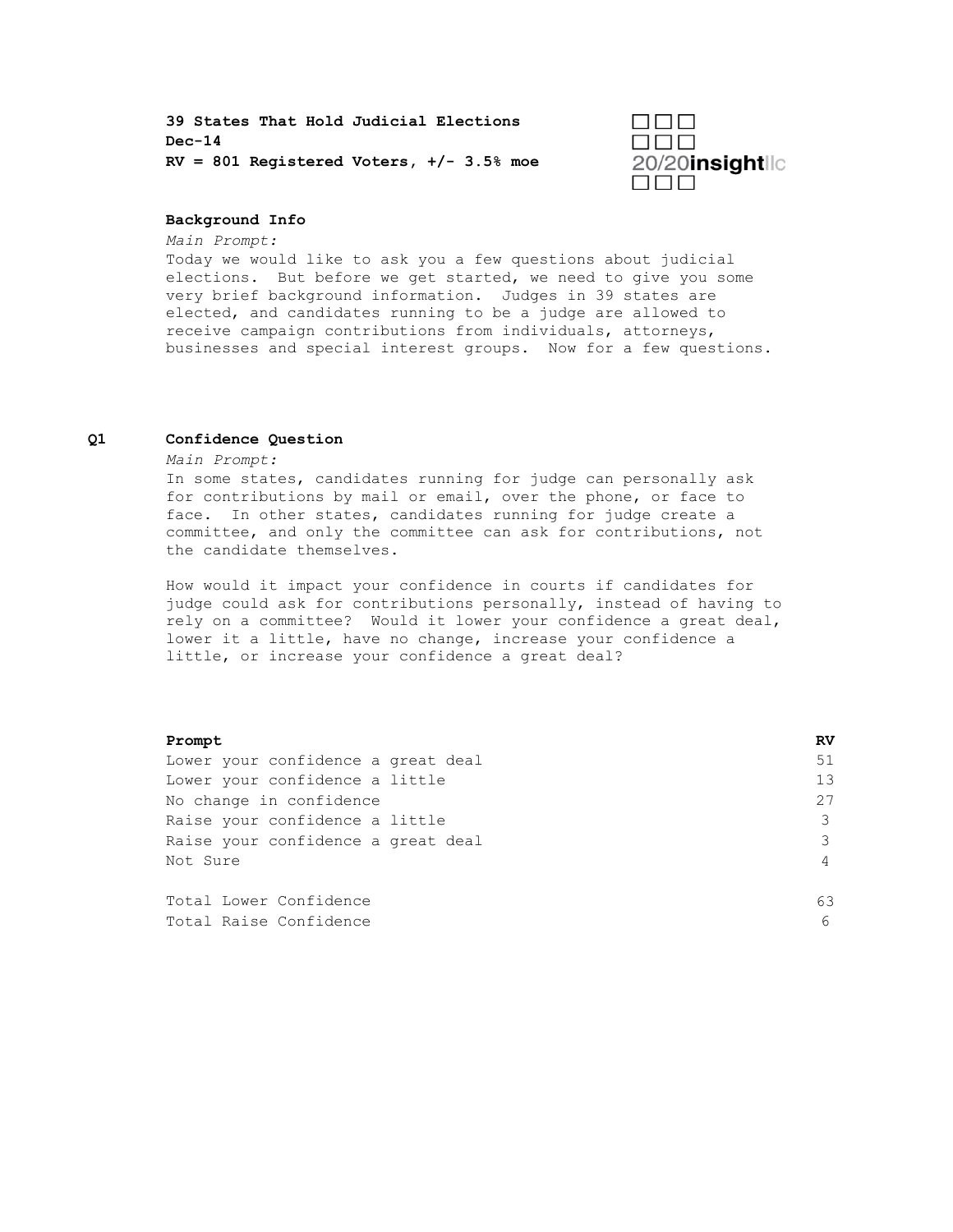**39 States That Hold Judicial Elections Dec-14 RV = 801 Registered Voters, +/- 3.5% moe**



# **Q2 Race**

*Main Prompt:* And what is your main race?

#### **Prompt RV**

| $\star$ | White or caucasian                              | 69 |
|---------|-------------------------------------------------|----|
| $\star$ | Black or African American                       | 11 |
|         | Hispanic or latino, Mexican American or chicano | 10 |
| $\star$ | Asian                                           | 2  |
| $\star$ | American indian or Alaska native                |    |
| $\star$ | Native Hawaiian or other Pacific islander       |    |
| $\star$ | Some other race                                 |    |
| $\star$ | Member of more than one race                    |    |
|         | Not sure or would rather not say                |    |

**\*** *Follow-up Prompt:*  And are you of Hispanic, Latino or Spanish origion or descent?

#### **Prompt RV**

|  |  |  |  |  | Hispanic in Q2 + Followup yes |  |  |  |  |
|--|--|--|--|--|-------------------------------|--|--|--|--|
|--|--|--|--|--|-------------------------------|--|--|--|--|

## **Q3 Age**

*Main Prompt:* Can you tell me how old you are?

#### **Prompt RV**

|  | If you are between the ages of 18-29 |  |  | 9  |
|--|--------------------------------------|--|--|----|
|  | If you are between the ages of 30-39 |  |  | 17 |
|  | If you are between the ages of 40-49 |  |  | 32 |
|  | If you are between the ages of 50-64 |  |  | 32 |
|  | If you are 65 years of older         |  |  | 17 |
|  | If you would rather not say          |  |  | 3  |

## **Q4 Gender**

*Main Prompt:* Can you tell me whether you are a male or a female?

### **Prompt RV**

|  | If you are a male           |  | 46 |  |
|--|-----------------------------|--|----|--|
|  | If you are a female         |  |    |  |
|  | If you would rather not say |  |    |  |